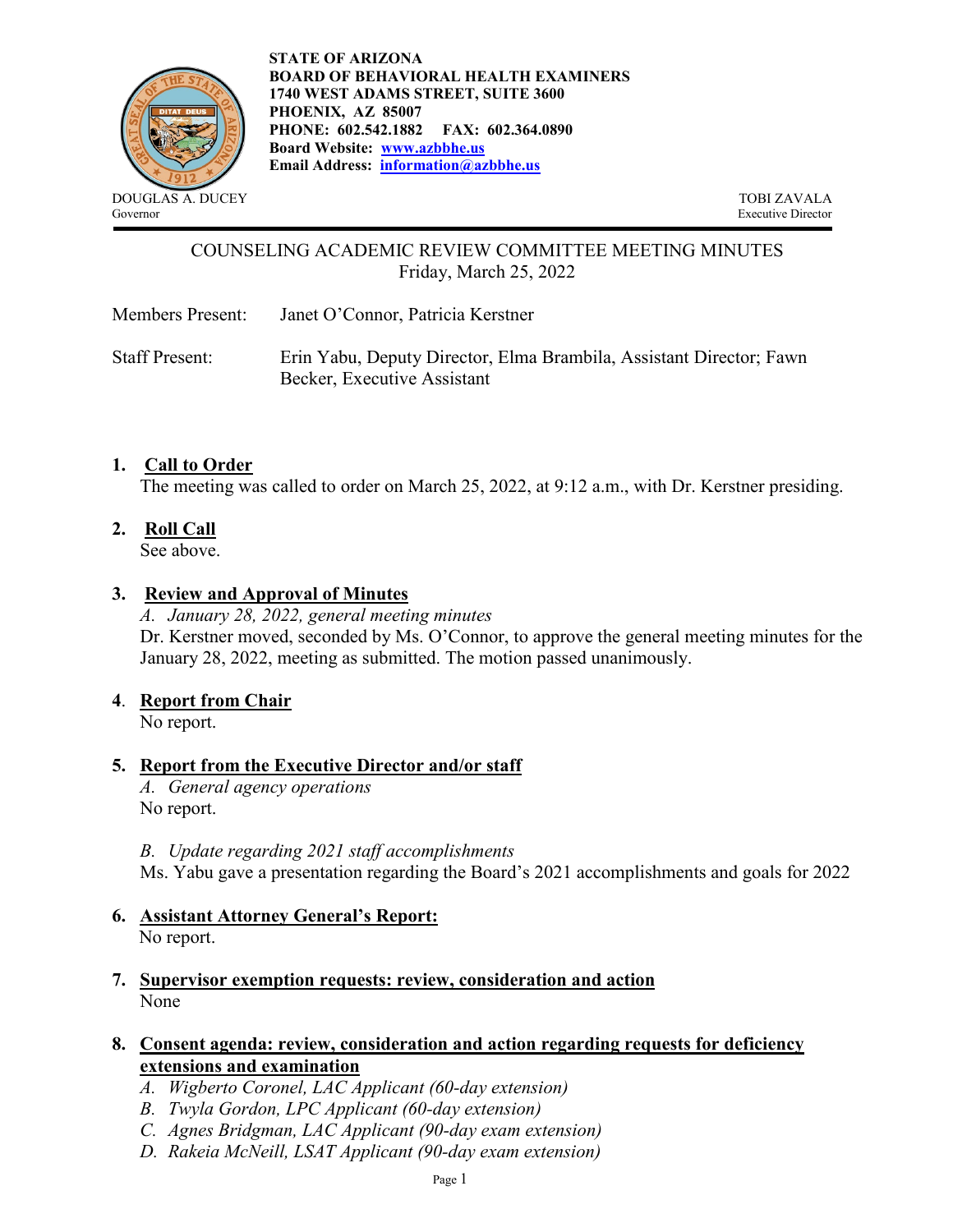Dr. Kerstner moved, seconded by Ms. O'Connor, to approve the consent agenda as presented. The motion passed unanimously.

#### **9. Exam accommodation and/or 90-day waiver request: review, consideration and action**  None

#### **10. Applications for licensure: review, consideration and possible action**

*A. Review, consideration, and possible action regarding applications for licensure* 

Ms. O'Connor moved, seconded by Dr. Kerstner, to recommend Deanaha Romero as a Licensed Professional Counselor. The motion passed unanimously.

Dr. Kerstner moved, seconded by Ms. O'Connor, to recommend Jason Ford as a Licensed Associate Counselors upon receipt of a passing score on the required exam. The motion passed unanimously.

Ms. O'Connor moved, seconded by Dr. Kerstner, to recommend to the Board to deny the following 6 applicants based on their failure to establish they meet minimum licensure requirements.

| Mercy Olaka       | Maryna Bilyk  | Douglas Borrmann |
|-------------------|---------------|------------------|
| Reginald Campbell | Teresa Jansen | Jessica Skinner  |

The motion passed unanimously.

Following review, members requested additional information on the following applications:

| Chantal Castillo | Leslie Estrada   | Krystal Fowler     |
|------------------|------------------|--------------------|
| Elizabeth Hadden | Azel III Jackson | Matthew Klepper    |
| Shawn McIntyre   | Jennifer Steuck  | Erica Upshaw-Crank |
| Rebecca Watson   | Tara Turtzer     |                    |

### *Appeals*

*1. Maria Blahut, LAC Applicant*  Members reviewed information regarding the appeal.

The applicant appeared telephonically and addressed the committee.

Following review and discussion, Ms. O'Connor moved, seconded by Dr. Kerstner, to accept PSY 614 Life Cycle Developmental Psychology to meet the area of Human growth and development and to accept PY 620 Theories of Counseling and Psychotherapy and PY 621 Techniques of Counseling and Psychotherapy to meet the area of Helping relationship; and to deny the appeal based on continued deficiencies. The motion passed unanimously.

#### **11. Applications for educational programs: review, consideration, and possible action.**  None

### **12. Future agenda items**

### **13. Call for public comment**

No one was present to respond to the call for public comment.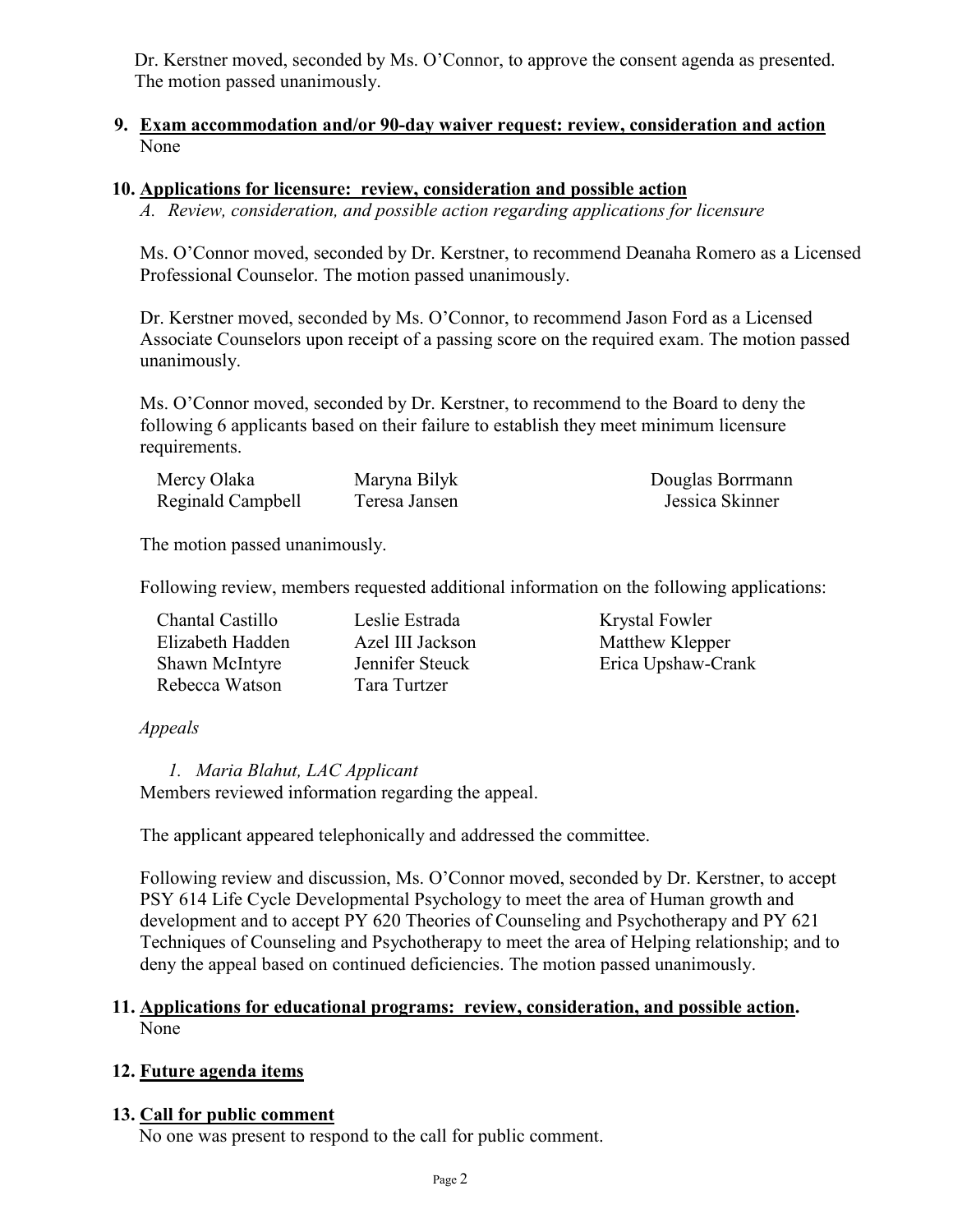## **14. Establishment of future meeting dates**

The next regular meeting is scheduled for Friday, May 6, 2022, at 9:00 a.m., at 1740 West Adams St., Board Room B, Phoenix, AZ 85007.

#### **15. Adjournment**

Ms. O'Connor moved, seconded by Dr. Kerstner, to adjourn. The motion passed unanimously and the meeting was adjourned at 4:12 p.m.

[Janet Lee O'Connor, EdS](https://azbbhe.na1.echosign.com/verifier?tx=CBJCHBCAABAAsNWJxJxVplvWNqS3hM9OraAkHY-hvQSq) (May 6, 2022 19:36 PDT)<br>Janet Lee O'Connor, Eds (May 6, 2022 19:36 PDT)

Janet O'Connor Date

Secretary/Treasurer